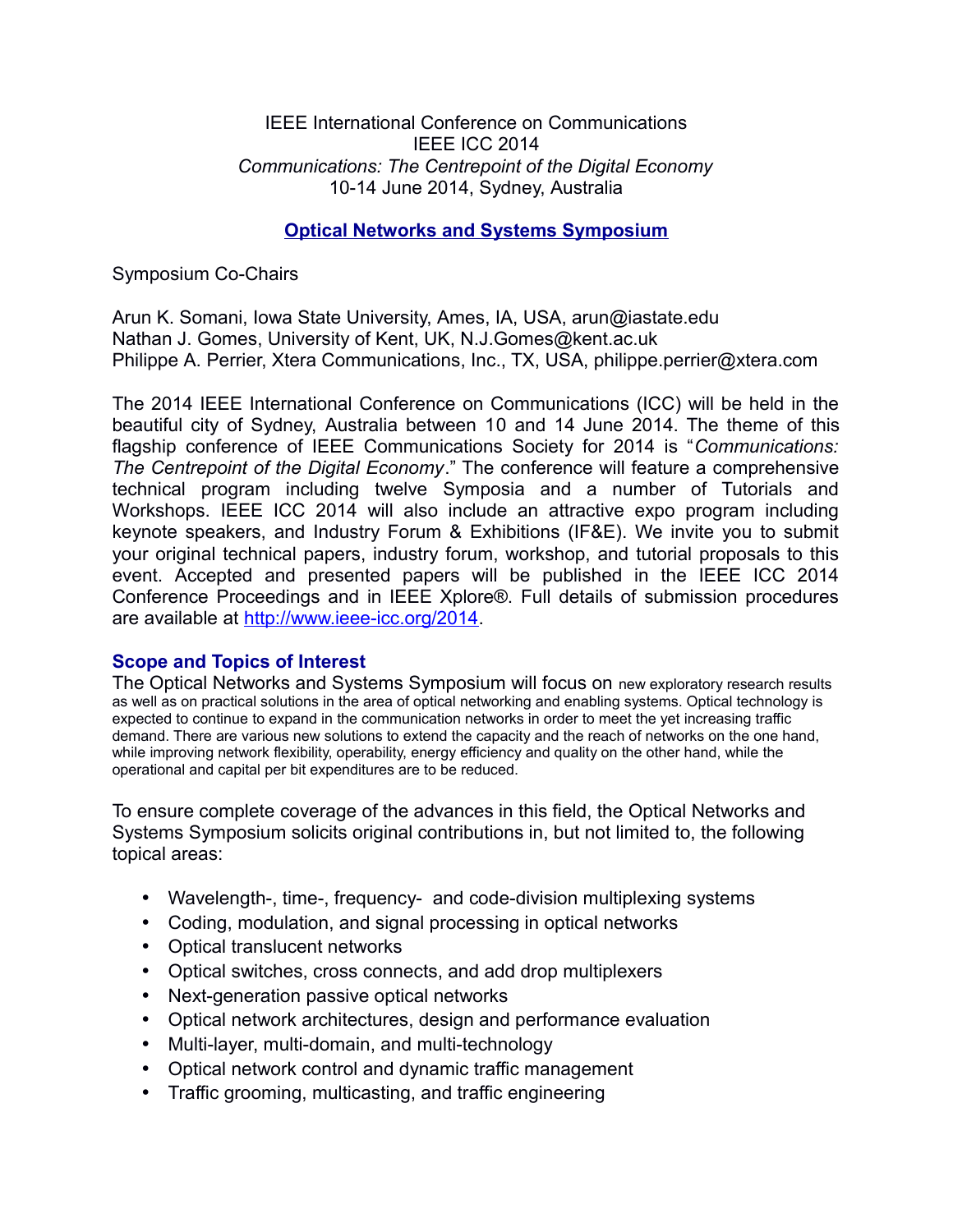- Optical packet, burst, multi-granularity, and flow switching
- Packet optical transport networks and optical Ethernet
- Regeneration, dispersion and nonlinearity management
- Performance, monitoring, and failure localization
- Resilience operation: impairment mitigation, protection and restoration
- Visible light communications
- Free space optics and optical wireless networking
- Optical MIMO
- Optical and fiber-wireless broadband access networks
- Fixed and mobile convergence including mobility support
- Terrestrial and submarine optical networks
- Optical Quantum Communications
- Optical network security
- Optical virtual private networks
- Optical network standardization activities
- Emerging applications on the optical Internet backbone
- Optical networks in support of Grid, Cloud Computing and Storage
- Energy efficient/green optical networks and systems

## **Submission Guidelines**

Prospective authors are invited to submit original technical papers by the deadline 15 September 2013 for publication in the IEEE ICC 2014 Conference Proceedings and for oral or poster presentation(s). All submissions should be written in English with a maximum paper length of Six (6) printed pages (10- point font) including figures without incurring additional page charges (maximum 1 additional page with over length page charge if accepted).

## **Standard IEEE Transactions templates for Microsoft Word or LaTeX formats found at**

http://www.ieee.org/portal/pages/pubs/transactions/stylesheets.html **Alternatively you can follow the sample instructions in template.pdf at** http://www.comsoc.org/confs/globecom/2008/downloads/template.pdf **Only PDF files will be accepted for the review process and all submissions must be done through EDAS at** http://edas.info/

**Arun K. Somani [F'99]** is currently Anson Marston Distinguished Professor of Electrical and Computer Engineering at Iowa State University. He earned his MSEE and PhD degrees in electrical engineering from the McGill University, Montreal, Canada, in 1983 and 1985, respectively. He has worked as faculty member at the University of Washington, Seattle, WA and Scientific Officer for Govt. of India, New Delhi. Professor Somani's research interests are in the area of dependable and high performance computing and networking system, WDM-based optical networking architecture, algorithm, and protocols, and application of sensor networks. He has published more than 300 technical papers, several book chapters, one book on Survivability and Traffic Grooming in WDM Optical Networks, and has supervised more than 35 PhD and 70 students. He is the chief architects of an anti-submarine warfare system for Indian navy, Meshkin fault-tolerant computer system architecture for the Boeing Company, Proteus multi-computer cluster-based system for US Coastal Navy, and HIMAP design tool for the